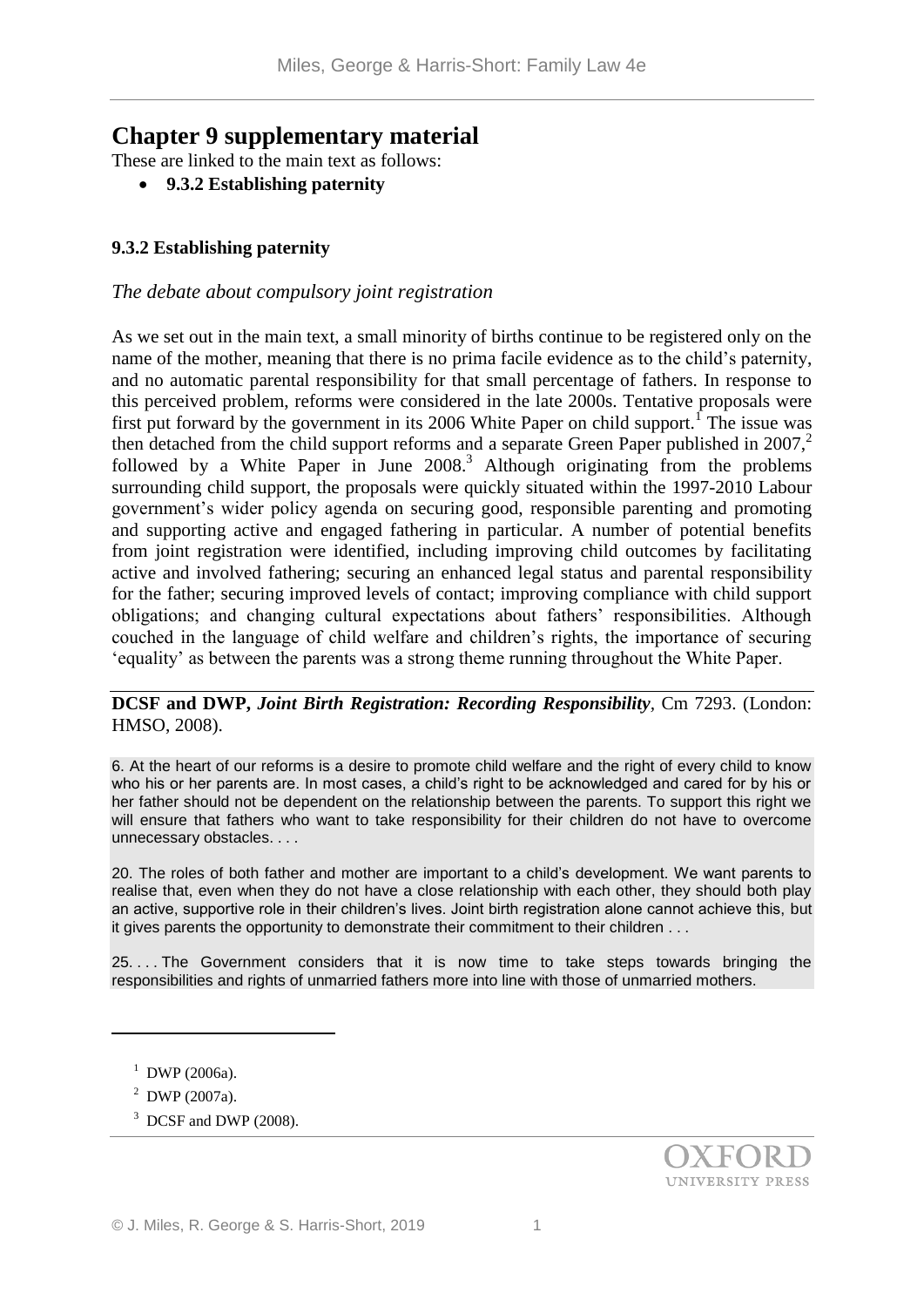Subsequently, the Welfare Reform Act 2009 (WRA 2009) was passed, which was intended to amend the Births and Deaths Registration Act 1953 (BDRA 1953). These amendments would have imposed a duty on the child's mother to provide the registrar with certain prescribed information about the child's father.<sup>4</sup> The registrar would then have contacted the alleged father requiring him to state whether or not he acknowledged that he was the father.<sup>5</sup> Where he acknowledged paternity, he would be registered as the child's father.<sup>6</sup> Where he disputed paternity, scientific tests could be carried out, but only if both the mother and the alleged father consented.<sup>7</sup> In order to protect the interests of potentially vulnerable mothers and children, the mother's duty to identify the child's father was to be subject to a number of specific exemptions.

#### **Births and Deaths Registration Act 1953, s 2B (not in force)**

- (3) Subsection (1) does not require the mother to provide information relating to the father if she makes in the presence of the registrar a declaration in the prescribed form stating that one or more of the following conditions is met.
- (4) Those conditions are—
	- (a) that by virtue of section 41 of the Human Fertilisation and Embryology Act 2008 the child has no father,
	- (b) that the father has died,
	- (c) that the mother does not know the father's identity,
	- (d) that the mother does not know the father's whereabouts,
	- (e) that the father lacks capacity (within the meaning of the Mental Capacity Act 2005) in relation to decisions under this Part,
	- (f) that the mother has reason to fear for her safety or that of the child if the father is contacted in relation to the birth, and
	- (g) any other conditions prescribed by regulations made by the Minister.

The legislation did not state who would be responsible for determining whether one of these exemptions was made out, though the burden would presumably have fallen, at least in the first instance, on the registrar. That said, it was clear that the registrar was not expected to embark upon an investigation into the truth of the mother's assertions.<sup>8</sup> A more proactive model in which registrars would be required to conduct detailed interviews with mothers and search out absent fathers was explicitly rejected as unduly interventionist and impractical.<sup>9</sup> It would presumably therefore have been relatively easy for a mother to avoid joint registration by simply claiming that she did not know the identity or location of the father. In these circumstances, sole registration would have be permitted. Sanctions could have been imposed against the child's mother and/or the alleged father if one or both of them refused to

- $<sup>7</sup>$  Ibid, s 2E.</sup>
- <sup>8</sup> DWP (2007a), 19.
- <sup>9</sup> Ibid.

<u>.</u>

<sup>&</sup>lt;sup>4</sup> The information to be provided to the registrar is to be prescribed in regulations: BDRA 1953, s 2B. The mother may also provide information about the father after registration, allowing the child's birth to be re-registered where the alleged father acknowledges paternity: BDRA 1953, s 10C.

 $5$  BDRA 1953, s 2C(2).

 $6$  Ibid, s 2C(2)(c).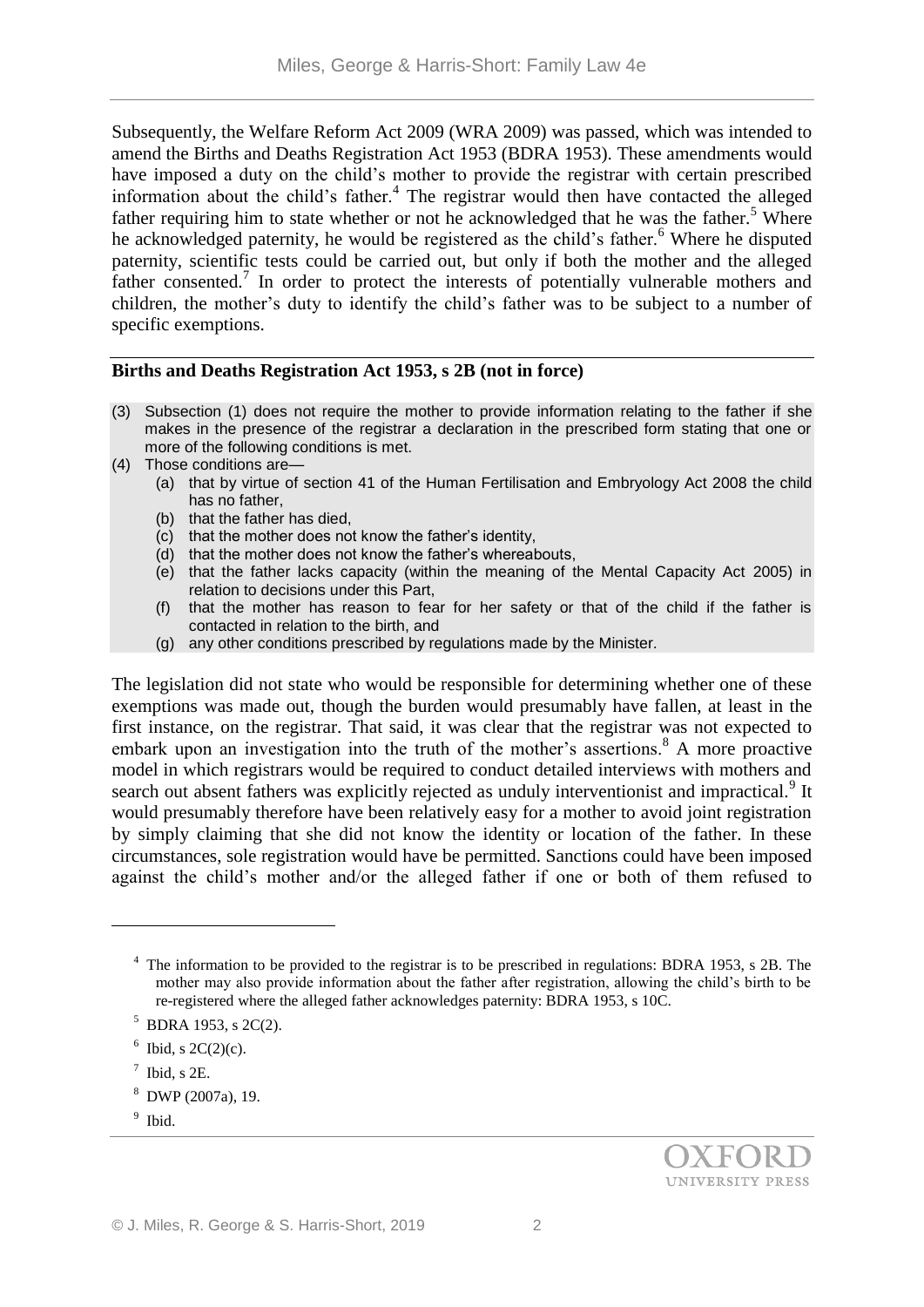cooperate, the penalties available in the case of the mother providing false information being the more severe.<sup>10</sup>

The revised legislation would also have permitted registration of the child's father where he contacted the registrar declaring his paternity and the child's mother confirmed this.<sup>11</sup> Where the putative father contacted the registrar, the mother would be required either to acknowledge or deny the alleged father's paternity.<sup>12</sup> If the mother disputed paternity, scientific tests could again be used to determine parentage, subject to the parties' consent.<sup>13</sup> If the mother refused to cooperate, penalties could be imposed.<sup>14</sup> However, in order to resolve the dispute over paternity the matter would be referred to the court.<sup>15</sup>

Parliament's decision to make joint birth registration mandatory divided academic opinion. Bainham welcomed the reforms as reinforcing the biological/genetic basis of legal fatherhood and helping to address previous inequalities between the parents in the birth registration system. In his view, the rights of the child demand accurate registration of both biological parents on the birth register.

**A. Bainham, 'What Is the Point of Birth Registration?',** (2008b) 20 *Child and Family Law Quarterly* 449, 468–70

Birth registration is manifestly a right of the child . . . [T]he child's claim to knowledge of the truth is grounded not in welfare, but in the autonomy of the individual, given that at birth we can only be talking about protecting *potential* autonomy. The essential point is that it is for the individual to decide for himself or herself whether or not biological parentage (and the wider kinship links deriving from it) are important or not. But this autonomy is violated where the individual has no means of discovering whether or not these biological connections exist in the first place.

The wider significance of the initial right of birth registration for the child cannot be overstated. From this first right flows the protection of the child's identity, the establishment of wider kinship links and the legal connection of the child to the State, especially through citizenship.

Bainham would therefore have gone further than the 2009 reforms in one important respect. He is particularly critical of the mother's previous 'dominant' and 'controlling' position over whether the father is registered on the birth certificate.<sup>16</sup> In his view, the mother's rights and interests have been unduly prioritized over those of the child (and the father) and she should be under a stricter obligation to reveal the identity of the father where known.<sup>17</sup> He was thus critical of the welfare-based exemptions for joint registration, arguing that such concerns about vulnerable women and children have no place in the birth registration system.

- $13$  Ibid., s 2E (not in force).
- $14$  Ibid., s 36.

<u>.</u>

- <sup>15</sup> DCSF and DWP (2008), [29].
- <sup>16</sup> Bainham (2008b), 456.
- $17$  Ibid., 460.

<sup>&</sup>lt;sup>10</sup> Perjury Act 1911, s 4(1A) and Births and Deaths Registration Act 1953, s 36.

<sup>&</sup>lt;sup>11</sup> BDRA 1953, ss 2D(1) and  $10B(1)$  (not in force).

<sup>&</sup>lt;sup>12</sup> Ibid., ss  $2D(2)$  and  $10B(3)$  (not in force).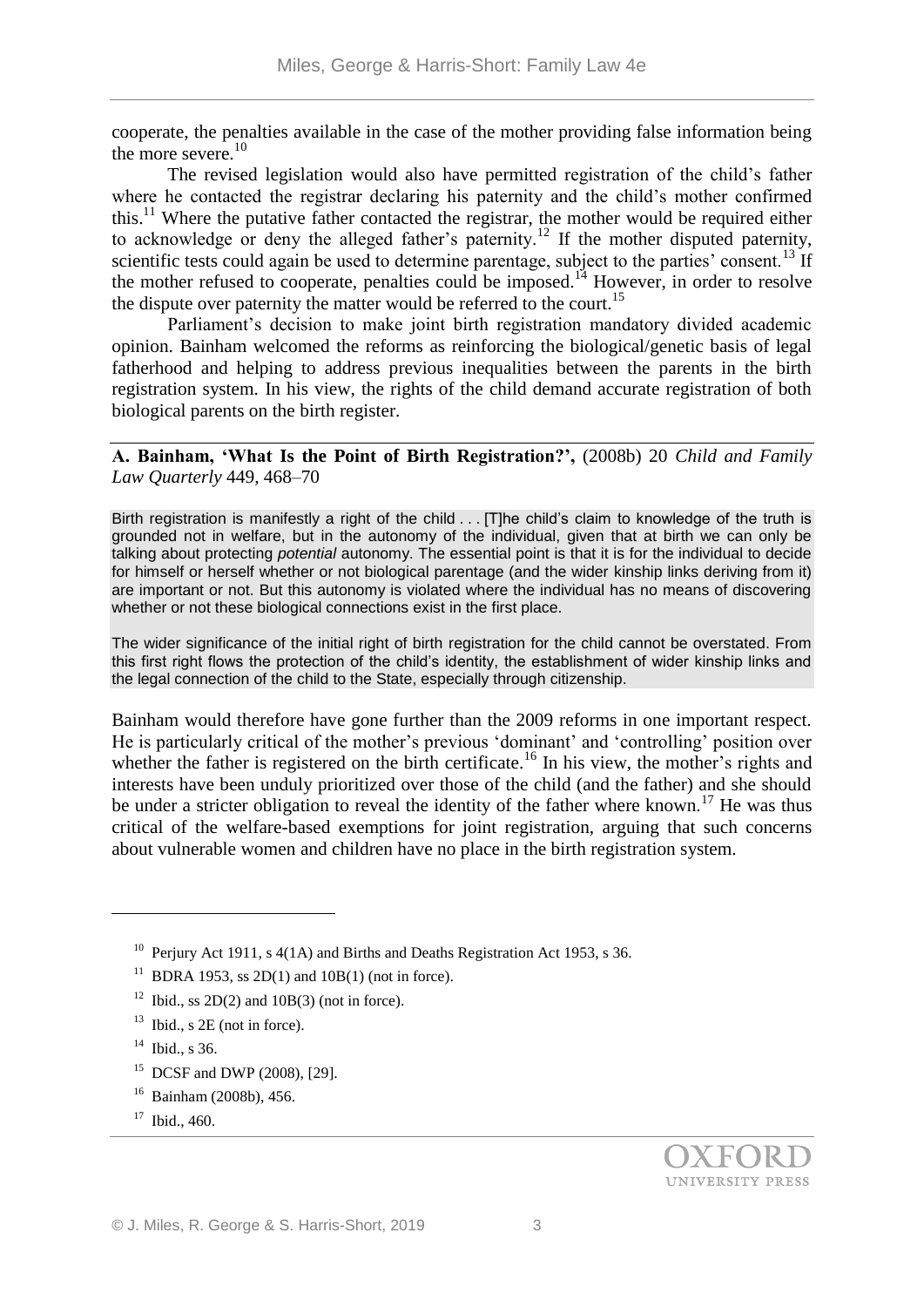## **A. Bainham, 'What Is the Point of Birth Registration?',** (2008b) 20 *Child and Family Law Quarterly* 449, 460

The fundamental point, surely, is that the Registration Service is not a welfare agency or social service and ought not to be cast as such. Given that there is an apparent commitment in the White Paper to ascertaining and recording the child's biological parentage as soon as possible after birth, and that the child is seen as having a right to be aware of his or her biological parentage, there is a gross imbalance in the Paper between its emphasis on the vulnerability of mothers and its total failure to mention their essential duty to tell the truth about paternity. The fact is that the mother is in a uniquely advantaged position in terms of identifying the biological father, except in a small minority of cases in which she will be in genuine doubt about who the father is . . . [I]t is not the function of the birth registration system to concern itself *at all* with the welfare of any of the parties concerned. Its function is to record accurately the central event of the birth and to identify wherever possible, and record as accurately as possible, the details of the child's two birth parents. If this is right, there would need to be a very strong justification for exempting *any* parent, whether mother or father, from the requirement to co-operate in providing this information . . . Given the new requirement to record the name of the father, the mother's existing duty to tell the truth should effectively become a duty to tell the *whole* truth.

Conversely, there were equally strong criticisms of the government's unquestioning acceptance of the perceived welfare gains from promoting and supporting genetic fatherhood, despite the weak evidential base for suggesting joint birth registration would have had any impact on encouraging greater levels of father involvement or ameliorating the socioeconomic disadvantages of lone parenthood.

**J. Wallbank, '"Bodies in the Shadows": Joint Birth Registration, Parental Responsibility and Social Class',** (2009) 21 *Child and Family Law Quarterly* 267, 272–3, 275

In thinking about this issue it is useful to look to the characteristics of the mothers who sole register the birth . . . They are likely to be 'younger, have lower incomes, have lower levels of educational attainment and have health issues . . . [T]hey are among the more socially and economically vulnerable members of society . . .

[T]he putative fathers are likely to be located within the same vulnerable social group as the mothers . . . These fathers are the 'bodies in the shadows' casting a long silhouette back to the past incarnation of the 'feckless' father. By encouraging mothers to register the recalcitrant father without his consent, the state is attempting to ensure that they are traceable so that they may be held accountable for child support. It is highly questionable whether any other form of meaningful parental responsibility will necessarily ensue as a result. . . .

By making joint registration the default position, the government attempts to forestall future problems by embedding the values of responsibility at the earliest possible date . . . Assumptions are, therefore, made about what fathers will provide for children in respect of advancing their welfare. However, ... many of the fathers targeted by the reforms are amongst the most vulnerable groups in society and they may lack effective social and economic support systems. As Val Gillies has argued, it is not possible for parenting to transcend socio-economic reality . . . Joint registration is unlikely to make any practical contribution to improving the lives of vulnerable mothers, fathers and children. However, the government sees joint registration as an early intervention to get fathers to take responsibility for their children. The government's 'almost evangelical faith in the power of parenting to compensate for social disadvantage' is quite staggering.

**UNIVERSITY PRESS**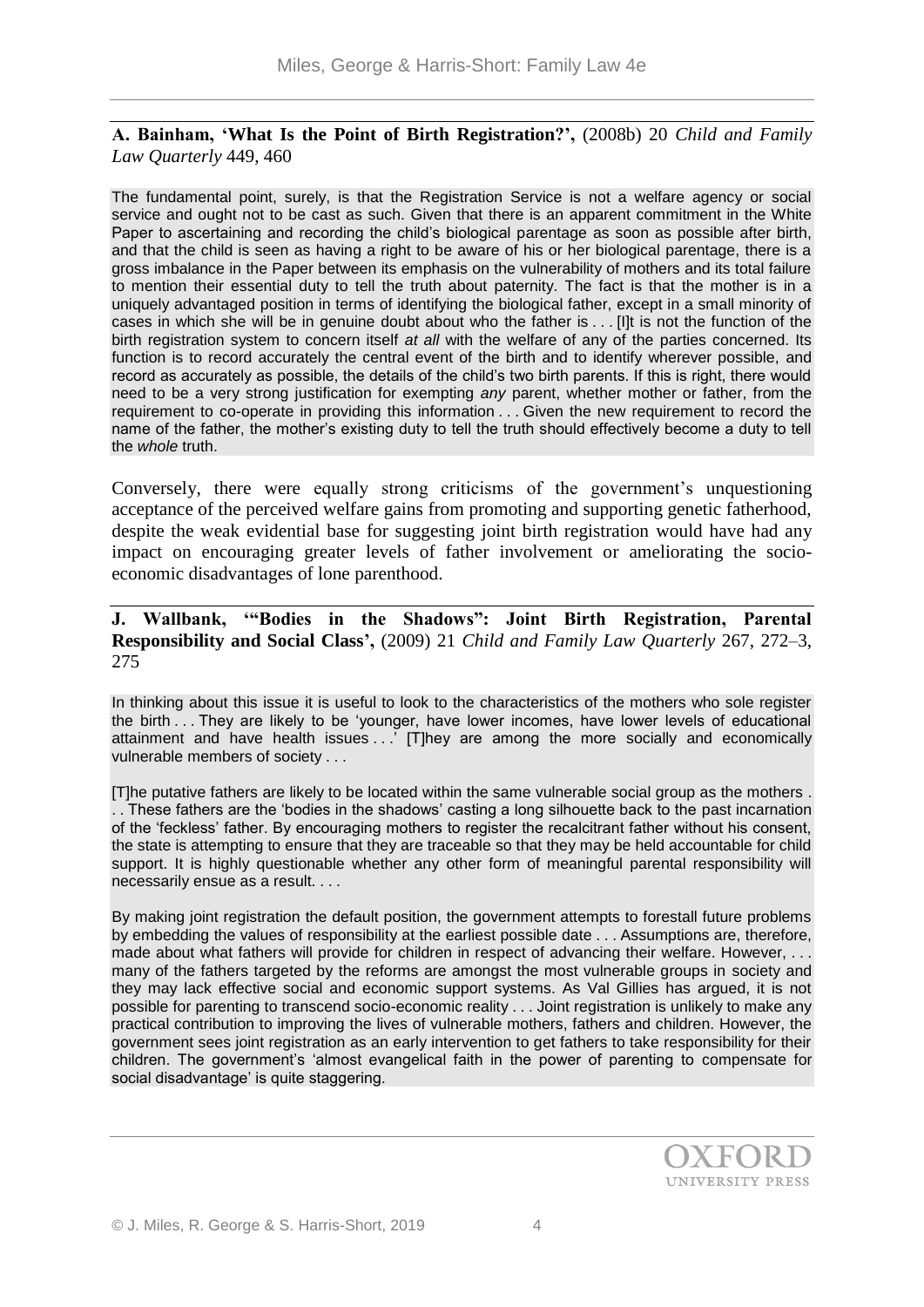The reforms were particularly strongly criticized for the way in which the government's preoccupation with addressing the 'problem' of potentially absent, disengaged fathers has been dogmatically pursued, regardless of the impact such policies might have on socially vulnerable mothers. In a robust response to Bainham, Wallbank argued that it is wrong to valorize such a highly abstract, formal notion of parental equality that rendered irrelevant the father's demonstrable commitment to meeting his parental responsibilities and marginalized the legitimate welfare concerns of mothers.<sup>18</sup>

**J. Wallbank, ' "Bodies in the Shadows": Joint Birth Registration, Parental Responsibility and Social Class',** (2009) 21 *Child and Family Law Quarterly* 267, 277–8, 281–2

The concerns that women have about joint registration have more to do with women's concerns about the level of responsibility that the father will assume in respect of the child . . . Where social policy and law is increasingly shaped by aspirational views of fatherhood, mothers base their approach to joint registration on concrete practical contributions . . .

[T]he reforms may do very little, if anything at all, to ensure actual parental responsibility. Neither will they address the socio-economic needs of vulnerable mothers and children. Rather, already vulnerable mothers will find themselves subject to intrusive questioning about their intimate relationships and their reasons for objecting to joint registration. However, some would say that mothers should not have the power to veto joint registration and that it is formal legal rights that should be given priority.

Such an approach ignores the responsibility side of the rights and responsibility that mothers flag up, despite the fact that the reform proposals would have us believe that from the child's and the father's right paternal care for the child will seamlessly flow . . .

Bainham's approach to joint registration relies heavily on a formal rights-based approach and focuses on the unevenness of rights ascription in respect of mothers and fathers. He also sees the right of the child to know her biological origins as a trump card. However, although there have been legal developments which institute the importance of genetic origins they do not and should not outweigh other significant interests which may need taking account of . . . [A]lthough birth registration may provide evidence of some tie to the child, that is completely meaningless and even perhaps pernicious in respect of a father who us present in paper but remains the body in the shadows, a spectral figure in the child's life, a mere hologram that the child's imagination will need to fill in . . .

Of course, those who seek formal equality between mothers and fathers will welcome this shift in gendered power relations whereby fathers can insist on being registered against the mother's wishes. Bainham has argued that welfare considerations have no place in birth registration but I would argue that welfare considerations do have a place, especially when we are dealing with the most vulnerable groups in society.

It now seems all but certain that these reforms will not be brought into force, but they remain on the statute books, and illustrate an interesting and unresolved debate about these issues.

## **References:**

1

<sup>18</sup> See also Fortin (2009a), 353–4.